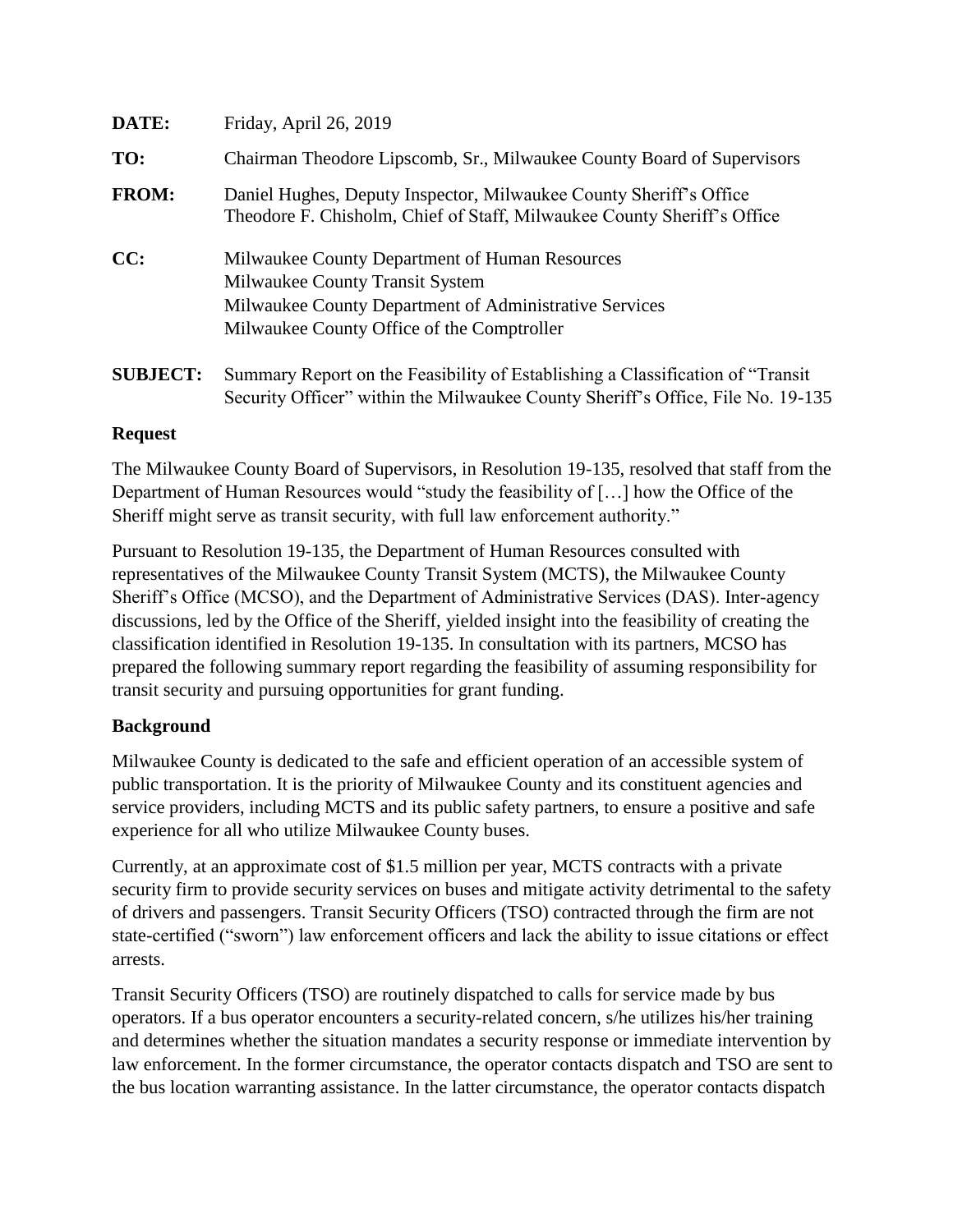and the municipal police department with jurisdiction over the bus responds. If TSO require law enforcement assistance while performing their duties, they contact dispatch and the municipal police department responds accordingly.

In 2018, bus operators made 6,083 security-related calls to dispatch. Transit Security Officers wrote 3,578 incident reports for 2018. Law enforcement personnel responded to 278 incidents on MCTS buses. According to MCTS, 61% of these calls were Type 1, or calls that do not require a citation or arrest. 37% of these calls were type 2, or calls that are related to misdemeanor citations. 2% of the calls, or 147 incidents were Type 3 – calls that would result in a criminal arrest.

Transit Security Officers currently provide the following services:

- Riding high-incident routes (Average of 515 hrs./month)
- Patrolling and responding to operator calls for service (average 300 reports/month)
- Monitoring buses at high traffic intersections Approximately 40 hrs. per month.
- Patrolling park and ride lots, stations and garages (Ave 15/day)
- Monitoring bus shelters for loitering and smoking
- Responding to operator requests to ride specific routes (Ave 5-6/month)
- Riding specific school routes (Lad Lake/Synergy/Right Step) (each school day)
- Providing dedicated presence at Transit Area during State Fair (4:00 p.m. to Midnight)
- The contractor also provides 30 special event officers per day (7:00 p.m. to 2:00 a.m.) for the 11 days of Summerfest (approx. \$45,000/year)

Interest in expanding the role of sworn Milwaukee County law enforcement officers on MCTS buses resulted in 2009 and 2012 reports (see Appendices A and B). In 2009, it was noted that the \$1,125,703 allocated for MCTS security, which funded approximately 21 FTE Transit Security Officers, would fund 13.3 sworn deputies. In 2012, the Department of Administrative Services estimated that a transition from non-sworn TSO to sworn deputy sheriffs patrolling MCTS buses would have resulted, at that time, in an increase in expenditures of \$1,998,952 for half of the year, or \$3,997,904 annually.

### **Feasibility of Establishing a New Classification of Transit Security Officers**

Resolution 19-135 explicitly states that employees in the desired job classification would be empowered to "make lawful arrests and issue citations for disorderly conduct." In the State of Wisconsin, duties of this nature may be performed only by sworn law enforcement officers certified by the Wisconsin Law Enforcement Standards Board. LESB certification is an "eitheror" proposition: either an employee is a certified law enforcement officer, empowered to enforce all laws of the State of Wisconsin and county and municipal ordinances, or the employee is not. Therefore, any employee serving in the described job classification would be a certified law enforcement officer in the classified service of Milwaukee County. Currently, Milwaukee County employs only one classification of non-supervisory law enforcement officers in the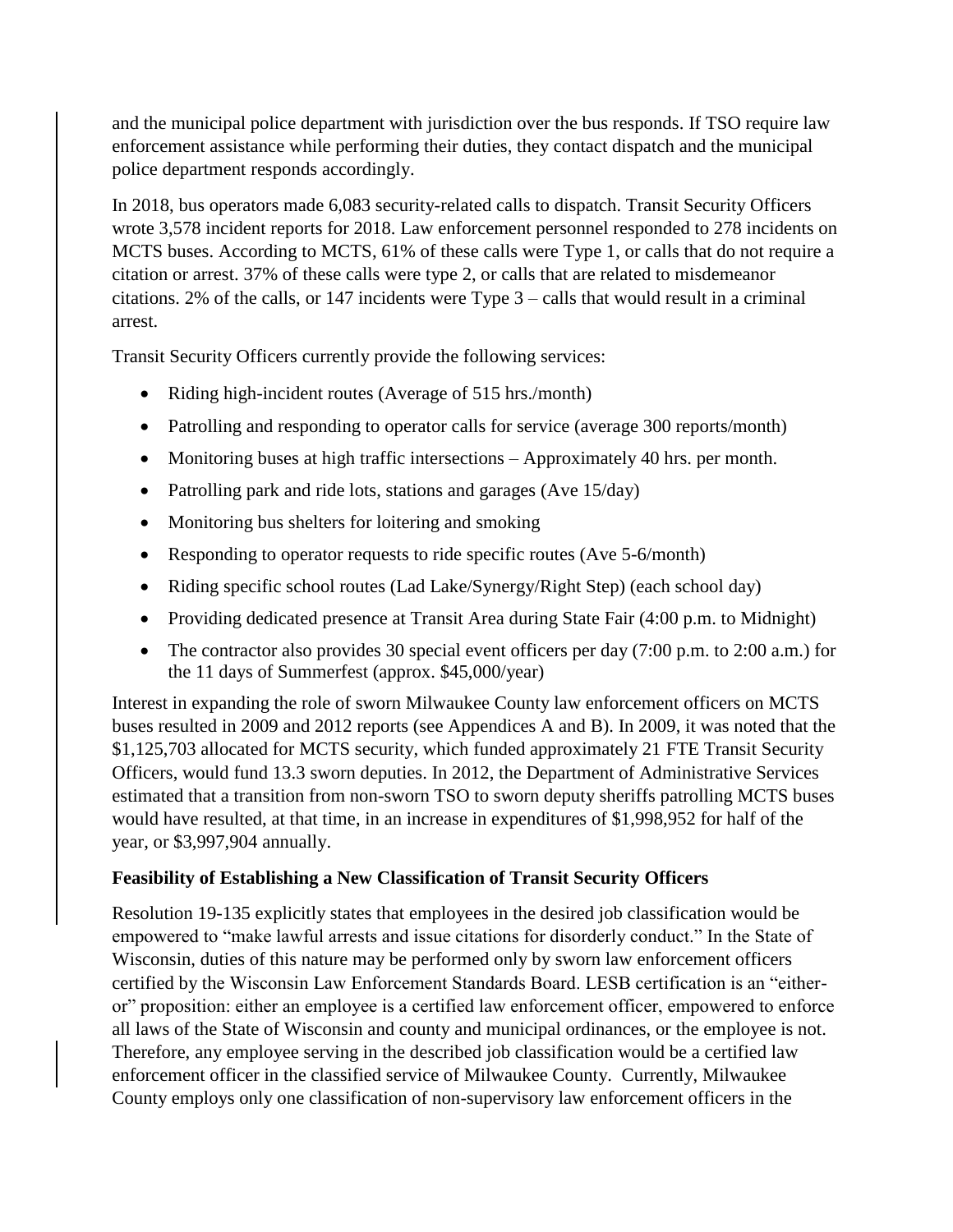classified service: "Deputy Sheriff 1." Thus, to perform the duties required by the resolution, transit security would need to be provided by this classification of officers.

#### **Preliminary Fiscal Impact**

The current contract with the private security firm calls for 34 employees at a cost of approximately \$1.5 million annually.

If Milwaukee County were to create a Transit Security Division (TSD), maintaining the same the staffing levels utilized by the private security firm, with the addition of one administrative assistant, the **salary and benefit costs** to create and implement a TSD would be approximately **\$2.8 million annually** at county loaded pay rates (loads projected for 2020). Actual deployment costs inclusive of overtime, higher-than-minimum step rates, and future negotiated salary increases as well as non-represented annual increases would escalate these payroll-related costs. **It is important to note that many Deputy Sheriffs eligible for assignment to a potential TSD are compensated at higher-than-minimum step rates, substantially increasing the estimated annual cost.**

| <b>Position</b> | <b>Number</b> | Grade     | <b>Current</b><br><b>Annual Rate</b> | <b>Annual Rate</b><br>(Loaded) | <b>Annual Cost</b> |
|-----------------|---------------|-----------|--------------------------------------|--------------------------------|--------------------|
| Admin Assistant |               | 06P       | \$37,078                             | \$61,001                       | \$61,001           |
| Deputy Sheriff  | 28            | $17BZ-SH$ | \$49,587                             | \$76,033                       | \$2,128,924        |
| Sergeant        | 4             | $22B-SH$  | \$66,851                             | \$96,779                       | \$387,116          |
| Lieutenant      | 1             | 34M       | \$73,840                             | \$105,178                      | \$105,178          |
| Captain*        |               | 915E      | \$84,677                             | \$118,200                      | \$118,200          |
|                 |               |           |                                      |                                | \$2,800,419        |

\* Using top step rate for Captains given compression

In evaluating the feasibility of assuming responsibility for MCTS security, MCSO consulted with the Santa Clara County Sheriff's Department in San Jose, California, which provides a 42 member transit patrol service (35 deputies, 5 sergeants, 1 lieutenant and 1 captain) to California's Valley Transit Authority (VTA). In 2018, VTA's average weekday ridership was just under 120,000, including a light-rail service, comparable to MCTS's average daily bus ridership of approximately 130,000. VTA's average weekday bus ridership in 2018 was approximately 91,270.

It is reasonable to project that the responsibilities of a TSD within MCSO would be comparable to and perhaps more extensive than those of the Santa Clara County Sheriff's Department, requiring an equal or greater FTE allocation. MCSO's internal discussions, informed by the professional expertise and judgment of senior agency commanders with field experience performing transit security duties, have determined that **a highly effective, countywide transit patrol with full staffing throughout MCTS hours of service could require a budget of**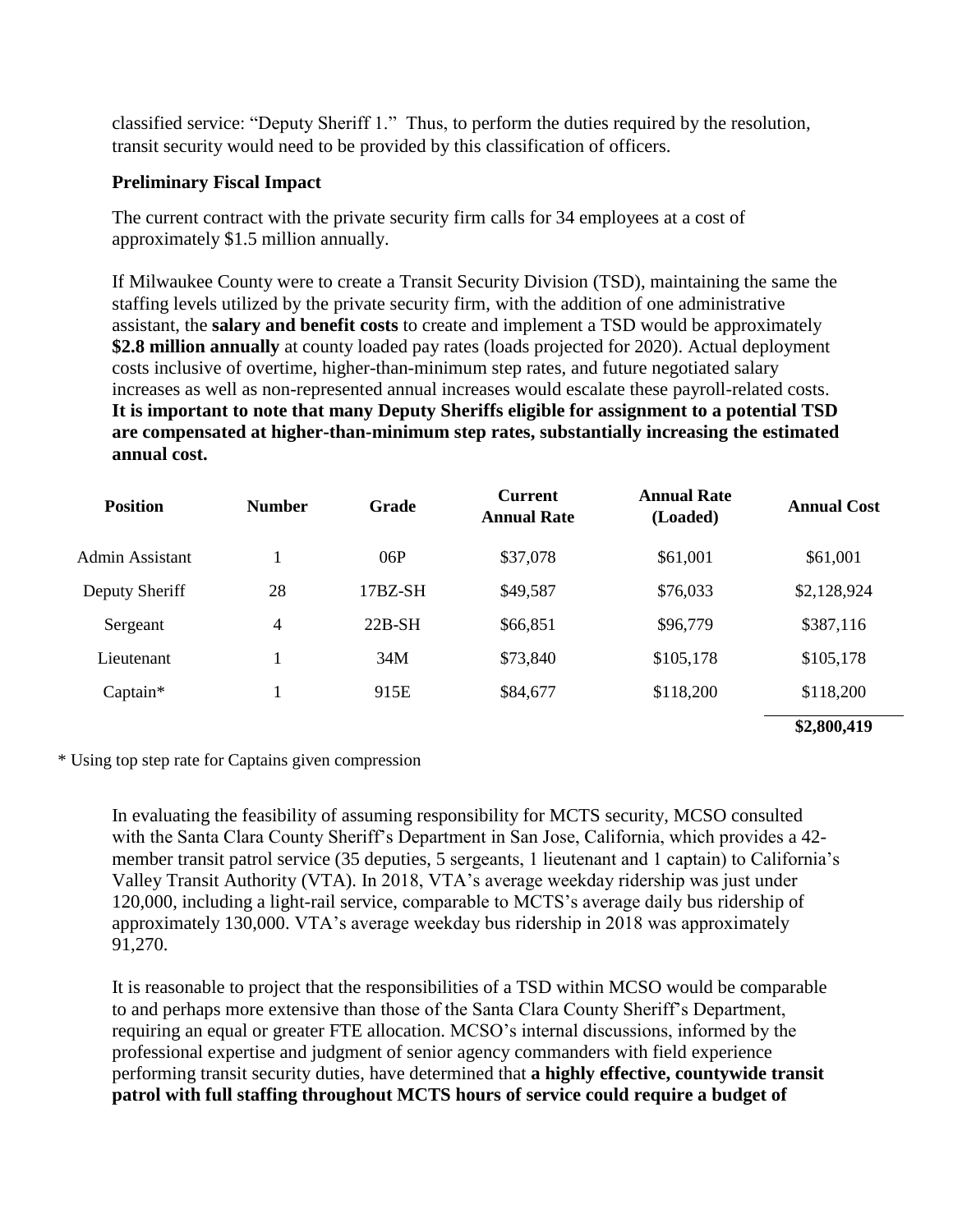**approximately \$4,198,143.** A budget in this amount would enable MCSO to provide three shifts of twelve deputies each; accounting for vacations, time off and absences due to training, eight to ten deputies would be available on each shift to perform transit security duties. These staffing levels would ensure the ready availability of backup and additional deputies to operate the vehicles used for prisoner transportation and rapid incident response. Additionally, this budget would accommodate the supervisory structure appropriate to a full-strength MCSO division, including one captain, one lieutenant, four sergeants and one administrative assistant.

If, instead of maintaining or increasing existing staffing levels, the existing approximately \$1.5 million allocated to MCTS security were simply transferred to MCSO, MCSO estimates that it would be able to augment its workforce by approximately 10 to 12 FTE at deputy sheriff level (accounting for multiple personnel compensated at higher-than-minimum step rates) and approximately 1 to 2 FTE at sergeant level. A TSD staffed by approximately 12 to 14 personnel would have a minimal enforcement footprint, amounting to a skeleton presence of two to three deputies available on each shift (with the potential for even fewer due to vacations and personal time off) with little to no funding available for overtime costs. The requirements of backup and available squad cars would allow only one or two deputies on each shift to perform patrol duties on MCTS buses, and these deputies would be unavailable to respond to rapidly-developing incidents elsewhere in the county. **MCSO does not consider such an approach to be a feasible strategy for ensuring public safety on MCTS buses.**

State and federal grants that could alleviate the cost of TSD would likely be unavailable in this particular instance, given that TSD's workforce would comprise fewer than 100 employees and that its establishment would not be characterized as a direct response to terrorism. These are the primary qualifiers for eligibility for both state and federal grants supporting law enforcement initiatives of this nature. Depending on available grant opportunities, training or equipment costs could be alleviated by grant funding that supports crisis-intervention training or the deployment of specialized equipment. At this time, MCSO is exploring opportunities for such funding; if obtained, it would be applied agencywide, and not exclusively to TSD or any particular division. At present, therefore, there exists no readily-available source of grant funding that would alleviate the substantial costs of a TSD functioning at an appropriate resource and staffing level.

In addition, infrastructure costs including office space, equipment, and vehicle expenses would need to be factored into the launching of the TSD. The average cost of an MCSO squad car is \$50,000, and the creation of a new patrol division with countywide responsibilities would require a substantial expansion of MCSO's existing fleet. Depending on the number of personnel allocated to TSD, and the need for available backup and prisoner transportation, the cost of TSD vehicles would easily exceed \$500,000 and potentially approach \$750,000 or higher. This cost would be supplementary to the minimum \$2,800,419 estimate provided above, resulting in an overall cost in excess of \$3 million.

#### **Consequences of Transitioning to Certified Law Enforcement on MCTS Buses**

A transition from non-certified TSO to certified law enforcement officers performing security duties would significantly increase the administrative and reporting obligations of the public safety personnel assigned to MCTS security. Unlike non-certified TSO, certified law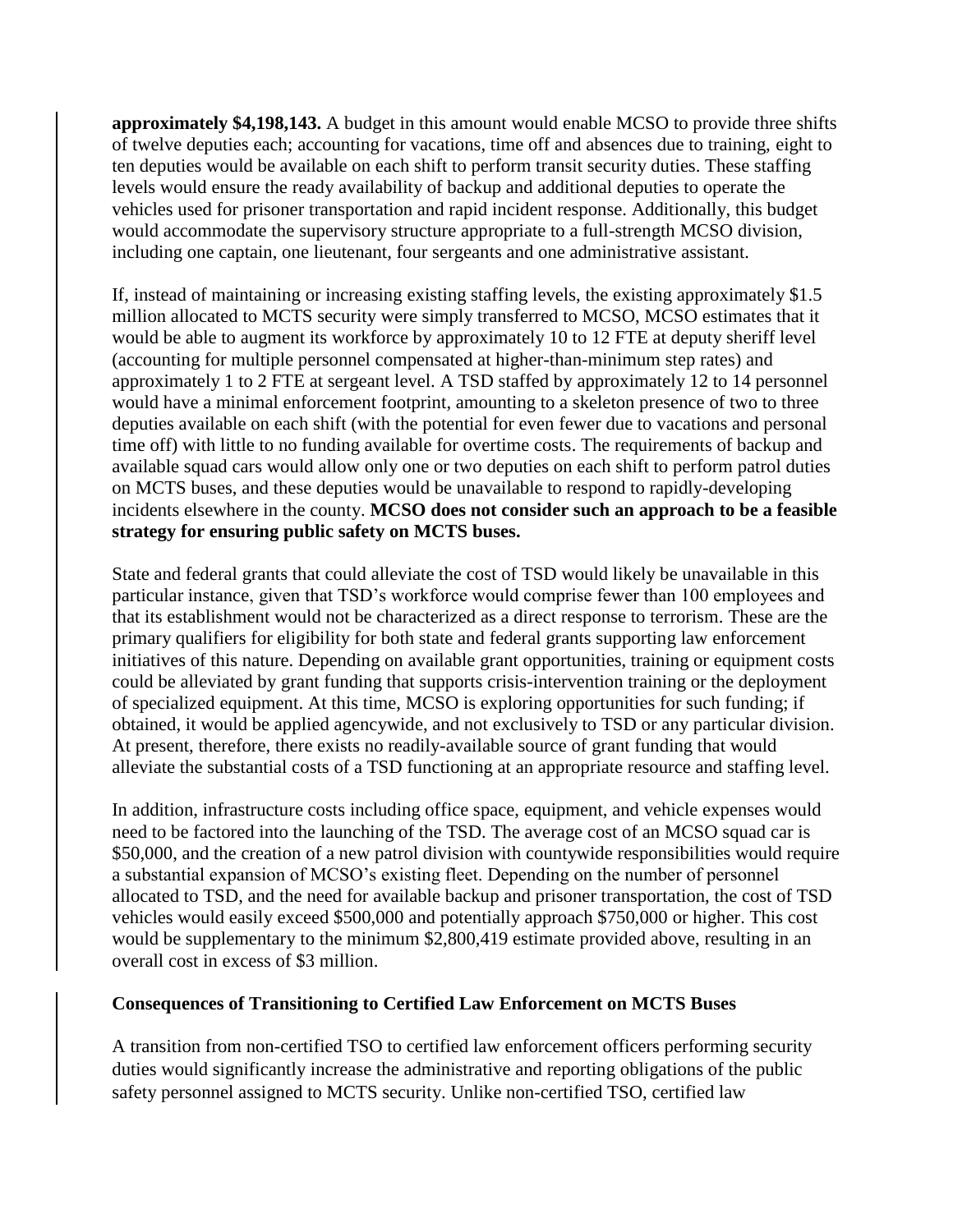enforcement officers in any job classification are required by law and professional ethics to perform functions including, but not limited to:

- Enforcing all laws and ordinances of the United States, the State of Wisconsin, and Milwaukee County, regardless of circumstance. Certified law enforcement officers would be required to intervene in instances of county ordinance violations, including fare evasion and disorderly conduct. This would include incidents occurring outside an MCTS bus but observed by a certified TSO.
- Effecting arrests and issuing citations upon reasonable suspicion of the commission of a crime; an arresting officer would be responsible for ensuring the suspect's transportation to the Milwaukee County Jail. The intake and report-writing process initiated by an arrest would remove the officer from enforcement duties for a period that could last up to several hours.
- Properly reporting all law enforcement actions taken. Regardless of the incident, certified law enforcement officers would be required to conduct appropriate follow-up and investigation, interview witnesses, and generate detailed reports to supervising officers, for eventual submission to record-keeping authorities including federal and state transportation and law enforcement authorities.
- Maintaining full compliance with LESB training requirements and professional standards.

Additionally, the hiring of certified law enforcement personnel requires MCSO to implement recruitment and training processes that comply with the requirements of the Wisconsin Statutes, LESB standards and Milwaukee County General Ordinances. From recruitment to deployment, MCSO's timeline for hiring and training new law enforcement officers is approximately six months. Pre-deployment training includes attending and completing rigorous coursework at the Sheriff's Training Academy, including 720 hours of training required by LESB and 200 additional hours required by MCSO. Depending on officer development, the duration of this training could be longer than six months.

Furthermore, it would be incumbent upon Milwaukee County to provide resources sufficient to operate a Transit Security Division (TSD) in a manner that ensures the safety of all personnel. MCSO currently experiences resource constraints affecting its ability to fully staff and equip its existing operational divisions. Currently, divisions comprising certified law enforcement officers and performing duties statutorily assigned to county sheriff's offices, including the Court Services Division, are operating below budgeted staffing levels. Operating a newly-created division at a staffing level far below an acceptable industry standard would only exacerbate the agency's staffing challenges.

The resumption of transit security duties by MCSO would also require extensive discussions with the Milwaukee Police Department and the police departments of all eighteen suburban municipalities to ensure the continuity of security services on MCTS buses. Ensuring the ongoing engagement of municipal law enforcement partners in transit security efforts is paramount.